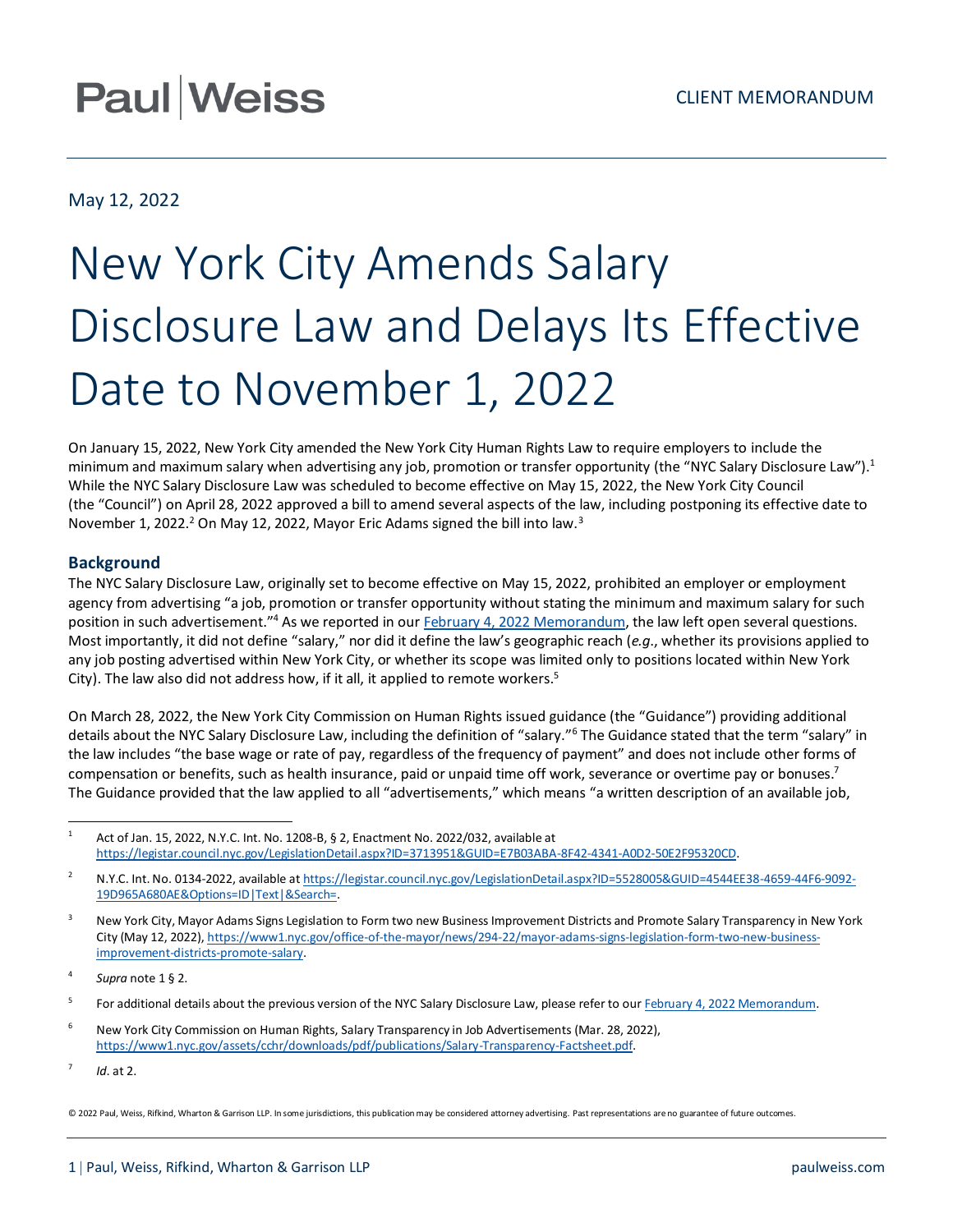promotion, or transfer opportunity that is publicized to a pool of potential applicants[,] . . . [including] postings on internal bulletin boards, internet advertisements, printed flyers distributed at job fairs, and newspaper advertisements."<sup>8</sup> The Guidance also provided that covered employers should comply with the NYC Salary Disclosure Law "when advertising for positions that can or will be performed, in whole or in part, in New York City, whether from an office, in the field, or remotely from the employee's home."<sup>9</sup>

After its passage, the NYC Salary Disclosure Law was met with criticism from certain business groups and government officials.<sup>10</sup> In a letter to the Council dated April 4, 2022, the five borough chambers of commerce and the Partnership for New York City argued that requiring the inclusion of minimum and maximum salaries may not be the "most appropriate tool" for achieving gender and racial pay parity for the New York labor market.<sup>11</sup> The letter also asserted that most of approximately 200,000 businesses and 30,000 nonprofit organizations subject to the NYC Salary Disclosure Law had no knowledge of the legislation, which was introduced in the middle of a local labor shortage.<sup>12</sup> The letter also urged the Council to adopt a number of amendments to the law, including pushing back the effective date, exempting small businesses and nonprofit organizations from the law, clarifying that the law applies only to jobs that are located at least partly in New York, and exempting industries with "severe labor shortages."<sup>13</sup>

On April 28, 2022, about three weeks before the NYC Salary Disclosure Law was scheduled to become effective, the Council voted to introduce a bill that would amend the pending law. According to the Council, the amendment "clarifies aspects of [the NYC Salary Disclosure Law] to ensure successful implementation by adding language about its application to hourly paid employees, limiting any unintended consequences for small employers lacking back-office operations, and maintaining strong salary transparency requirements."<sup>14</sup> The Council noted that the amended bill "resulted from broad engagement with the various stakeholders that thoughtfully addressed concerns and led to a mutually agreed-upon solution by all parties."<sup>15</sup>

During a hearing on the proposed amendments to the NYC Salary Disclosure Law held on May 12, 2022, Mayor Adams signed the bill into law.<sup>16</sup>

### **The Amended NYC Salary Disclosure Law**

As discussed above, the amended bill postpones the effective date of the NYC Salary Disclosure Law from May 15, 2022 to November 1, 2022.

<sup>11</sup> The Partnership for New York City, Employers Call on City Council to Amend Salary Posting Law (Apr. 4, 2022)[, https://pfnyc.org/news/employers](https://pfnyc.org/news/employers-call-on-city-council-to-amend-salary-posting-law/)[call-on-city-council-to-amend-salary-posting-law/.](https://pfnyc.org/news/employers-call-on-city-council-to-amend-salary-posting-law/)

 $12$  *Id.* 

 $13$  *Id.* 

<sup>14</sup> New York City Council, Council's Civil and Human Rights Committee Chair Nantasha Williams, Co-Sponsor of Original Salary Transparency Law Council Member Justin Brannan, and Women's Caucus Co-Chair Amanda Farias Announce Amended Legislation Supported by Advocates & Small Business Community (Apr. 15, 2022)[, https://council.nyc.gov/press/2022/04/15/2167/.](https://council.nyc.gov/press/2022/04/15/2167/)

 $15$  *Id.* 

<sup>8</sup> *Id.* at 1.

<sup>9</sup> *Id*. at 1.

<sup>&</sup>lt;sup>10</sup> Alonzo Martinez, Pay Transparency In NYC Delayed, Forbes (May 6, 2022)[, https://www.forbes.com/sites/alonzomartinez/2022/05/06/pay](https://www.forbes.com/sites/alonzomartinez/2022/05/06/pay-transparency-in-nyc-delayed/?sh=697a902b7205)[transparency-in-nyc-delayed/?sh=697a902b7205.](https://www.forbes.com/sites/alonzomartinez/2022/05/06/pay-transparency-in-nyc-delayed/?sh=697a902b7205)

<sup>16</sup> *Supra* note 3.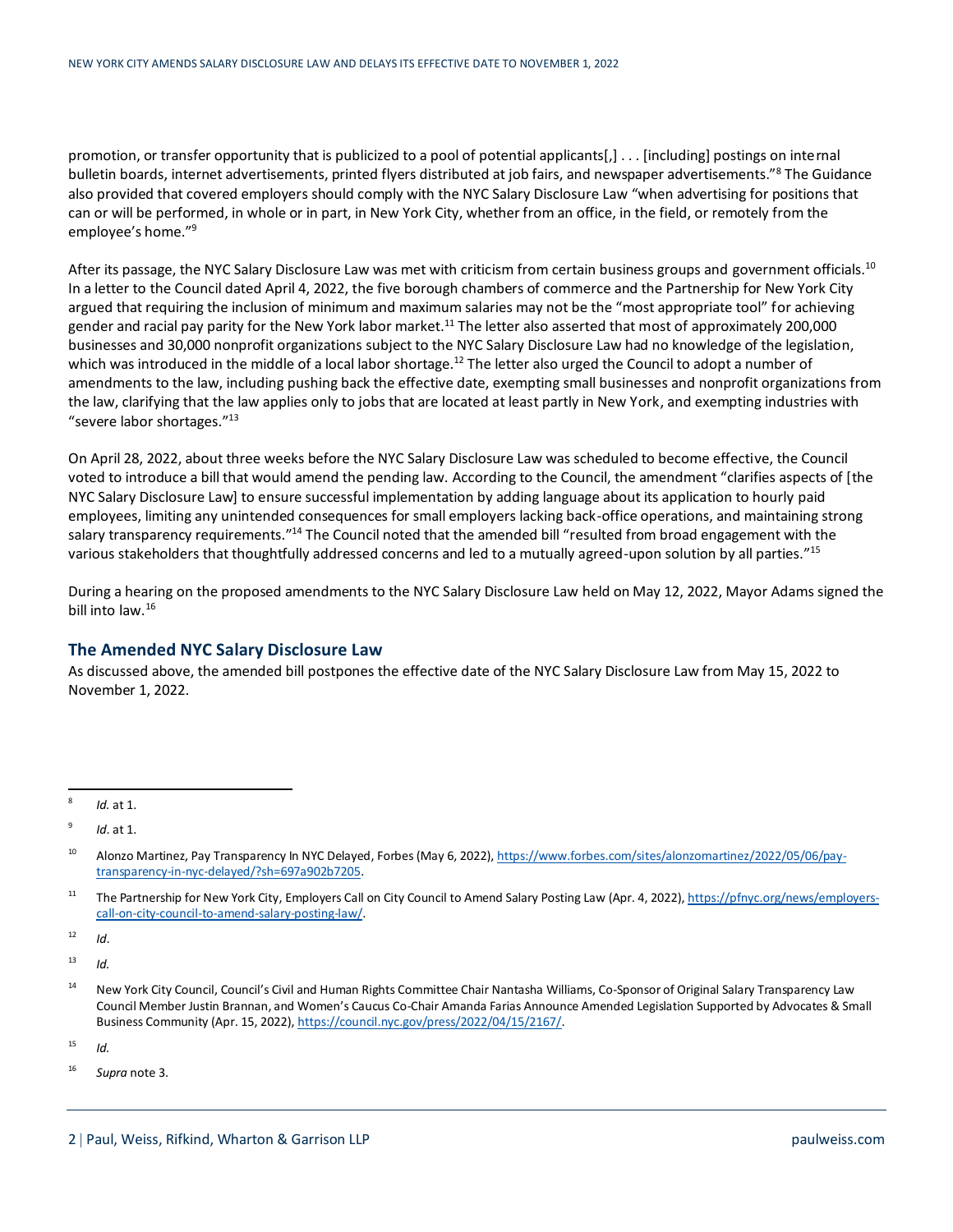The amended bill clarifies that the term "salary" covers both hourly and salaried positions. It now declares it an unlawful discriminatory practice for an employer or employment agency "to advertise a job, promotion or transfer opportunity without stating the minimum and maximum *annual salary or hourly wage* for such position in such advertisement."<sup>17</sup>

The amended bill (i) added a provision stating the law does not apply to "[p]ositions that cannot or will not be performed, at least in part, in the city of New York,"<sup>18</sup> to "ensure jobs performed virtually in New York or for New York employers are all covered"<sup>19</sup>; (ii) allows an employer to cure non-compliance before a monetary fine is issued for first-time violations<sup>20</sup>; (iii) provides that "no person shall have a cause of action [under the NYC Salary Disclosure Law], except that an employee may bring such an action against their current employer for an alleged violation of the law with respect to an advertisement by their employer for a job, promotion or transfer opportunity<sup>21</sup>; and (iv) maintains that all employers with four or more employees are subject to the NYC Salary Disclosure Law.

#### **Implications for Employers**

- Covered employers in New York City may want to take steps to ensure compliance with the amended pay transparency requirements before they go into effect on November 1, 2022.
- Employers should consider informing managers, human resources personnel, and legal and compliance departments of the changes in the amended bill. In addition, employers should consider reviewing existing job posting templates—including internal postings for promotions and transfers—and creating new templates, as necessary, that include the salary information required under the NYC Salary Disclosure Law as amended.
- Covered employers may want to continue to monitor the implementation of the NYC Salary Disclosure Law for any further updates and guidance.
	- − The original version of the NYC Pay Disclosure Law can be found [here.](https://legistar.council.nyc.gov/LegislationDetail.aspx?ID=3713951&GUID=E7B03ABA-8F42-4341-A0D2-50E2F95320CD)
	- − The amended bill can be found [here.](https://legistar.council.nyc.gov/LegislationDetail.aspx?ID=5528005&GUID=4544EE38-4659-44F6-9092-19D965A680AE&Options=ID|Text|&Search=)
	- − The Guidance can be found [here.](https://www1.nyc.gov/assets/cchr/downloads/pdf/publications/Salary-Transparency-Factsheet.pdf)

\* \* \*

- <sup>18</sup> *Supra* note  $2 \frac{6}{3}$  1(b)(2).
- <sup>19</sup> *Supra* note 14.
- $^{20}$  *Id.* § 1(d).
- <sup>21</sup> *Id.* § 1(c).

<sup>17</sup> *Supra* note 2 § 1 (emphasis added).